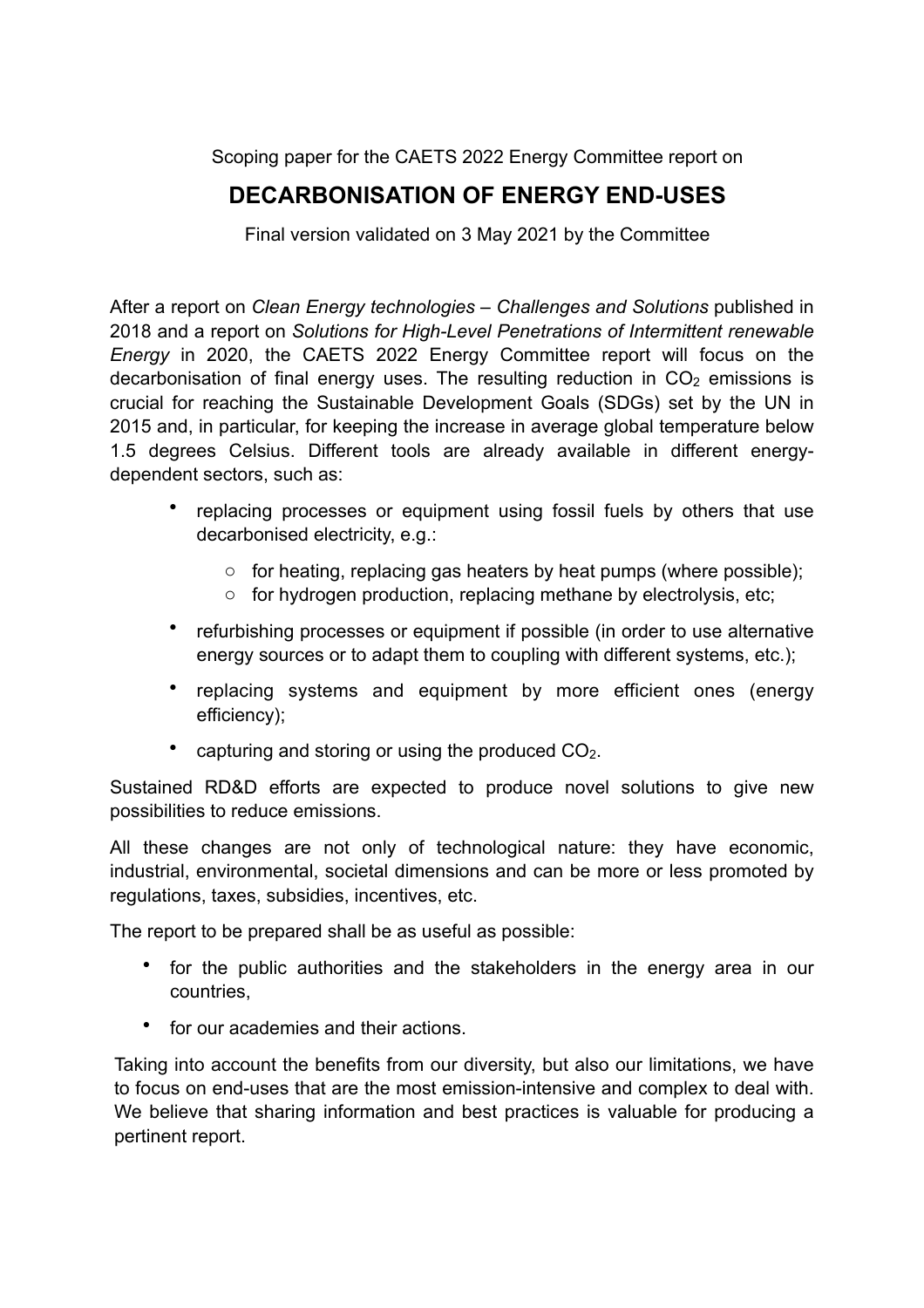As for the previous reports, a questionnaire will be sent to all Academies to gather such information and best practices.

Our report will contain three parts:

- A transversal part with the key findings from our analyses and some recommendations;
- A focus on selected end-uses (see below), including case studies on best practices and lessons learnt from successful or unsuccessful projects;
- Brief monographs about the present situation and national roadmaps in each of our countries, if possible, with data on energy sources for different enduses and on their  $CO<sub>2</sub>$  emissions. The national energy profiles (energy mix, GHG emissions…) will be taken from the International Energy Agency database.

The selected end-uses will be chosen from the following list:

- 1. Buildings and sustainable cities (including but not limited to: heating and cooling systems, insulation, infrastructures for the energy supply such as district heating and cooling…)
	- a. Existing buildings (and existing cities)
	- b. New buildings (and new districts)
- 2. Industry
	- a. Steel industry (including mining)
	- b. Aluminium industry (including mining)
	- c. Cement industry
	- d. Oil industry (refinery)
	- e. Chemical industry (in particular petrochemicals: ammonia, ethylene, plastic…)
	- f. Information and telecommunication
	- g. Food and agriculture: from farm to fork
	- h. Other mining industries: cobalt, copper, rare earth, lithium…

We did not include transportation because we believe it is not a sector where our diversity would be most valued. It will however be included in the questionnaire, so that each Academy can decide if they want to include it in their national monograph.

In order to cover the selected end-uses, 5 to 7 thematic working groups will be created, ideally composed of members from 3 to 5 academies each. The subgroups could present to the CAETS Energy committee: the topic, the issues and challenges, some best practices and case studies; and could make some recommendations regarding decarbonisation. The subgroups will be free to consult and interview external experts to conduct their analysis.